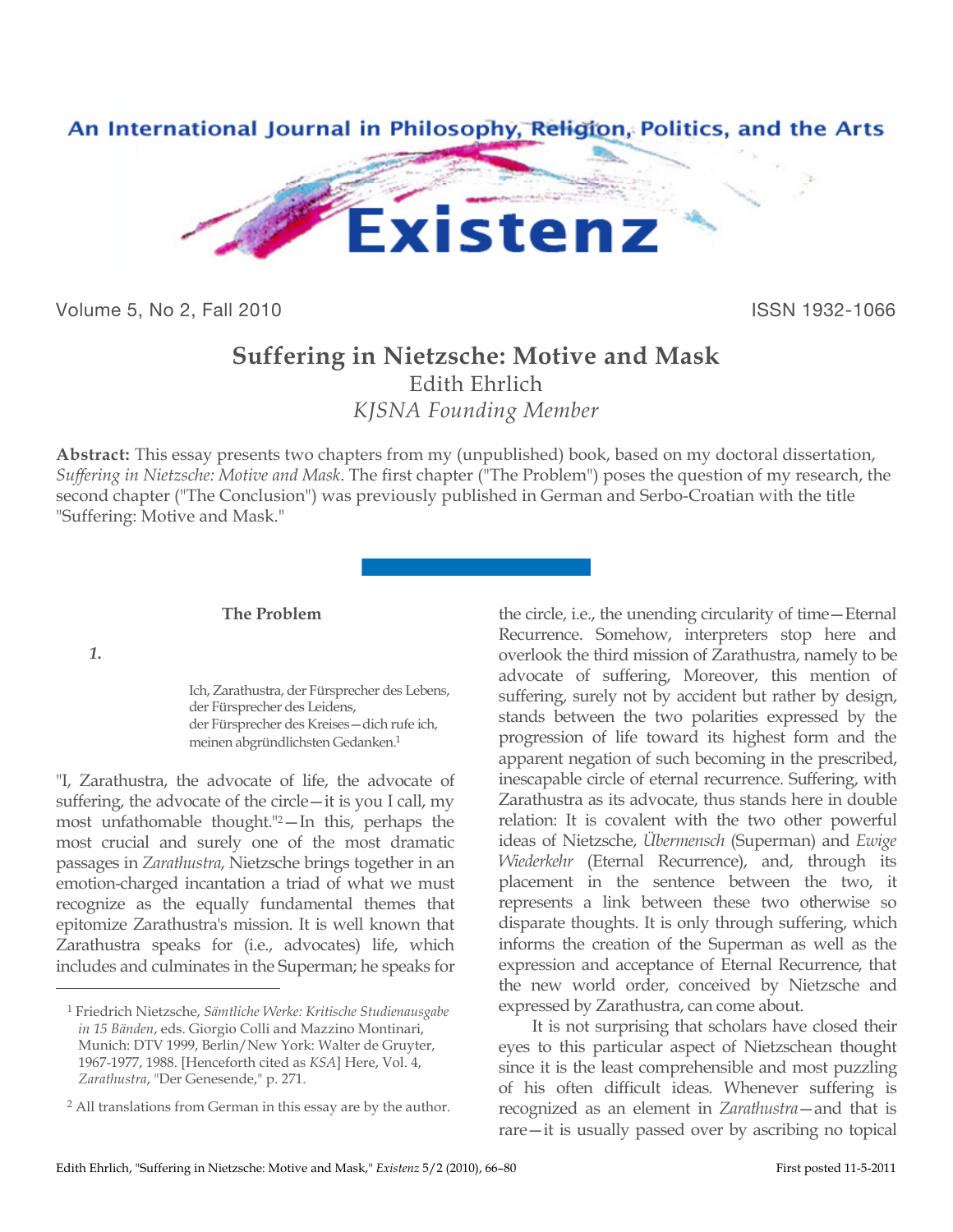validity to it in its own right; rather, it is relegated to a minor position as the function of a life of tremendous suffering, as Nietzsche's life is understood.

*2.*

The idea that anyone should advocate suffering, no matter for what ulterior purpose, especially if the advocate is an avowed non-Christian, is repulsive in a predominantly post-Christian era. Indeed, by the late nineteenth century, during Nietzsche's most productive years, the idea of taking suffering upon oneself and inflicting it on others for a greater good was no longer acceptable, save for a very small number of the deeply religious. Progress—the watchword of the age included also the alleviation if not elimination of pain and suffering. And then Nietzsche published his incisive criticism of just about everything Western man had achieved and of which he was so proud. Once more pain, suffering, and death had been given positive value, not for their own sake but for what can and must be achieved through them. Social hierarchies, elites we would call them today, had begun to loosen their stranglehold on society, and ordinary people could, at least in theory, break through social barriers by their own efforts. But Nietzsche preached hierarchy and nobility. People began to be more open with each other, to assume a more natural, less ceremonious stance in social interaction. Nietzsche, however, was the advocate of the mask, of hiding one's true self from others, of the deliberate assumption of a certain stance to demonstrate one's nobility. What were his readers what are we—to make of this?

One way of approaching this question is to ignore it, i.e., to act as if this emphasis on pain is not worthy of examination—a mere blip on the screen of Nietzsche's panoramic worldview, as it were. Or it might be considered an attempt on his part to give meaning to his own life of unrelenting suffering, both spiritual and physical. Neither option does justice to the man or his work, the first even less than the second.

However, there is another option available to us that has not been explored sufficiently: namely, to take Nietzsche seriously in everything he writes, in his correspondence as well as in his published works; to keep in mind that Nietzsche the writer, philosopher, critic, gadfly, and visionary if you will, is the same person who writes desperate letters to friends and family, indeed to anyone who will listen; that just as Zarathustra, his son, as he calls him, suffers for a noble though unpopular cause, so does his creator—or so it

seems or he would have you believe. This, then, is what I propose to do: to treat the topic of suffering as it concerns Nietzsche's life and work, in particular to assess its importance to *Thus Spoke Zarathustra* and to Nietzsche as its author.

The method I shall use consists of a two-pronged analysis of the two manifestations of Nietzsche the writer: one, the published work, the other, his correspondence as he expresses his life and ideas through it, each prong seeming to stand by itself without reference to the other. Suffering has a function within each, and we shall see what this function consists of, whether the function in the one is comparable to the function in the other.

The work is *Also sprach Zarathustra*, and the correspondence is that of the *Zarathustra*-period, i.e., roughly from 1879 to the middle 1880s.

Why *Zarathustra*? It is central to Nietzsche's thought; it contains practically all of Nietzsche's main ideas (the works preceding it and those published after it have been considered both by Nietzsche and by Nietzsche-scholars to be precursors to, commentaries on and elaborations of Nietzsche's thoughts in *Zarathustra*); it stands on the threshold of Nietzsche's self-awareness as a prophet; it is, in spite of some lapses into vulgarity and tastelessness, a most compelling and seductive piece of literature and is, therefore, the widest-known if not the best-known of his works; finally—and this last fact is perhaps the decisive one this crucial aspect of the work has somehow been overlooked by interpreters, and yet *Zarathustra* is permeated with references to suffering. In my treatment of *Zarathustra* I have restricted myself to Parts I, II, and III for the following reasons: These three parts belong together, chronologically as well as in thought content. As we shall see, there is a progression in them from the first intimations of the Superman to the revelation of Eternal Recurrence. Part IV, written later, seems tacked on and incomplete and offers little that is new in relation to our topic.

In the correspondence I have chosen to concentrate on two periods: 1879-1880, and 1882-1883. These years have one important factor in common: Something happened to Nietzsche; his life was changed by events, some within his control, some without. Most of the events in Nietzsche's life were interior events, punctuated perhaps by visits to and by friends and family, and seasonal removals to what he considered healthier climates. Interior events, by their very nature, are not observable by third parties and, thus, we have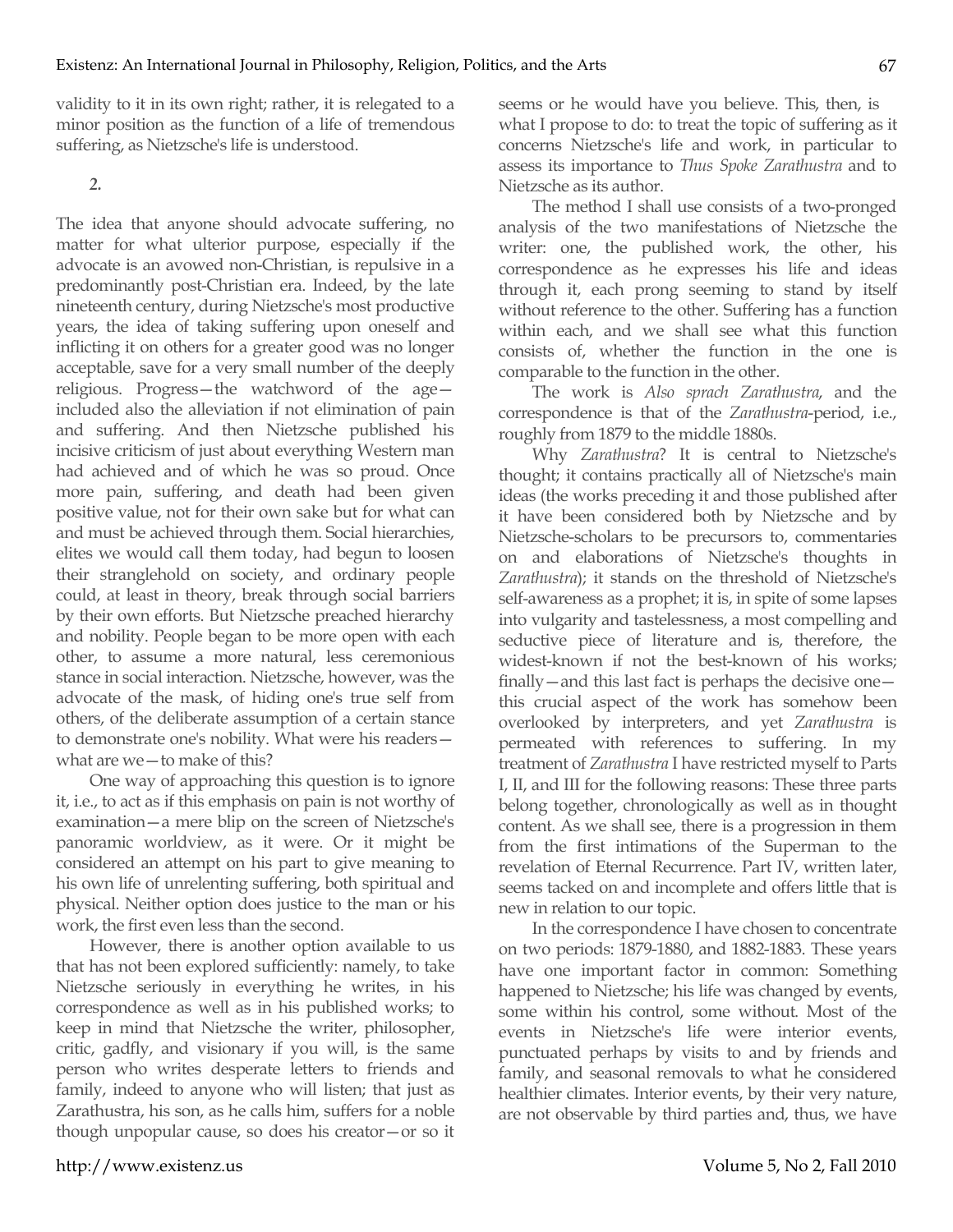no evidence of their occurrence beyond the testimony of those who are experiencing them. However, what is of significance here is the way in which he communicates them to family and friends, and how frequently he does so. Based on this criterion also, 1879- 1880 and 1882-1883 come out at the top of the list.

In 1879 Nietzsche's illness led him to resign from his teaching post, luckily with adequate pensions, and he set out to be what he called a *fugitivus errans*. Relieved of academic duties, he was able to devote himself for the next ten years to a life of scholarship and creativity, interrupted only by bouts of illness. These, according to his reports, were very severe in 1879, and physical suffering dominates the correspondence of this year. By 1882 his physical condition had improved, and the emphasis shifted to psychological and spiritual suffering. 1882 is the year of the "Lou-Episode," of unwarranted hopes and demands on Nietzsche's part, the thwarting of which led to complications and enmities stretching from one end of Europe to the other. In his behavior Nietzsche fails himself, with sad consequences for himself as well as those close to him.

### *3.*

There are various ways of dividing the years in which Nietzsche was active as a writer. Each has its justification for the different chronological divisions into periods of creativity, and each can be granted validity with its own context. Karl Jaspers, in his book on Nietzsche, for example, marks a break in 1876 and 1880, and again in 1883. Lou Andreas-Salomé (*Friedrich Nietzsche in seinen Werken*) divides Nietzsche's productive years into two ten-year stretches, from 1869 to 1879, the years of Nietzsche's Basel professorship, and from 1879 to 1889, his years as *fugitivus errans*; this is followed by the eleven-year darkness of Nietzsche's mental illness and death. My own inclusion of 1879 as belonging to the *Zarathustra*-years (the inclusion of 1883 needs no explanation) has some added justification: Although Nietzsche published two other works between 1879 and 1883, i.e., *Menschliches, allzu Menschliches* and *Die fröhliche Wissenschaft*, there are contained in the production of these years the ideas that will later find full expression in *Zarathustra*, and even pages (e.g., "God is dead," the beginning of the preface to *Zarathustra*) taken verbatim or almost verbatim into *Zarathustra*. It is very difficult to determine when exactly certain ideas arise in the mind and by what they are nourished. According to one source, for example, the idea of *Zarathustra* (the *work* if not Zarathustra as bearer of the message) arose even before 1879 in Nietzsche's mind. The source of this information is Bernard Szarlitt (Bernhard Scharlitt), who claims to have been a friend of Peter Gast (Nietzsche's friend and amanuensis) in Weimar and worked in the Nietzsche Archive. Szarlitt claims that Gast told him the following: Shortly after his flight from Bayreuth and Wagner, Nietzsche had first entertained the thoughts and ideas leading to *Zarathustra*. The Superman became more and more of a utopian ideal for him. For a long time he intended Napoleon to be the bearer of his message, until he received the work of a resident of Vienna completely unknown to him, Siegfried Lipiner. The latter had already founded a Nietzsche-Club in Vienna. Lipiner's *Entfesselter Prometheus* (Prometheus Unchained) aroused Nietzsche's enthusiasm, which he expressed time and again in conversation with Gast. Reading this work convinced Nietzsche to make Zarathustra instead of Napoleon the bearer of his message. Gast considered Lipiner to be the "catalyst of *Zarathustra*." There was a second Polish influence on Nietzsche (Lipiner was from Tarnów): Chopin. According to Gast, Nietzsche wrote down the first thoughts about *Zarathustra* while reading Lipiner. While Nietzsche was thus engaged, Gast had to play him Chopin constantly on the piano. Nietzsche told Gast "that the sounds of this music had a wonderful effect on his style." It happened once that Nietzsche woke Gast in the middle of the night and asked him to play Chopin, since Nietzsche was just then working on a chapter of *Zarathustra*. 3 Bernoulli gives independent verification of both, Nietzsche's interest in Chopin and in Lipiner's book in the late 1870s (*FOFN* 305, 307). This biographical item demonstrates the cogency of including the correspondence of 1879 in the *Zarathustra* period.

# *4.*

 $\overline{a}$ 

In an article about Nietzsche, Walter Jens writes:

Most likely there is no one (no matter of which century) whom we know better than Nietzsche. We know his

<sup>3</sup> Newspaper clipping "Die Entstehung, des Zarathustra" von Bernhard Szarlitt, *Neue Freie Presse* (Wien), 9. Dezember 1933. Found by me in Jaspers-*Nachlass*, folder marked "*Zarathustra Grundlehren*." Bernoulli, too, refers to Lipiner's *Entfesselter Prometheus* "by which Nietzsche was totally enthralled." Carl Albrecht Bernoulli, *Franz Overbeck und Friedrich Nietzsche: Eine Freundschaft*, 2 vols., Jena: Eugen Diederichs Verlag 1908, here, Vol. I, p. 307. [Henceforth cited as *FOFN*]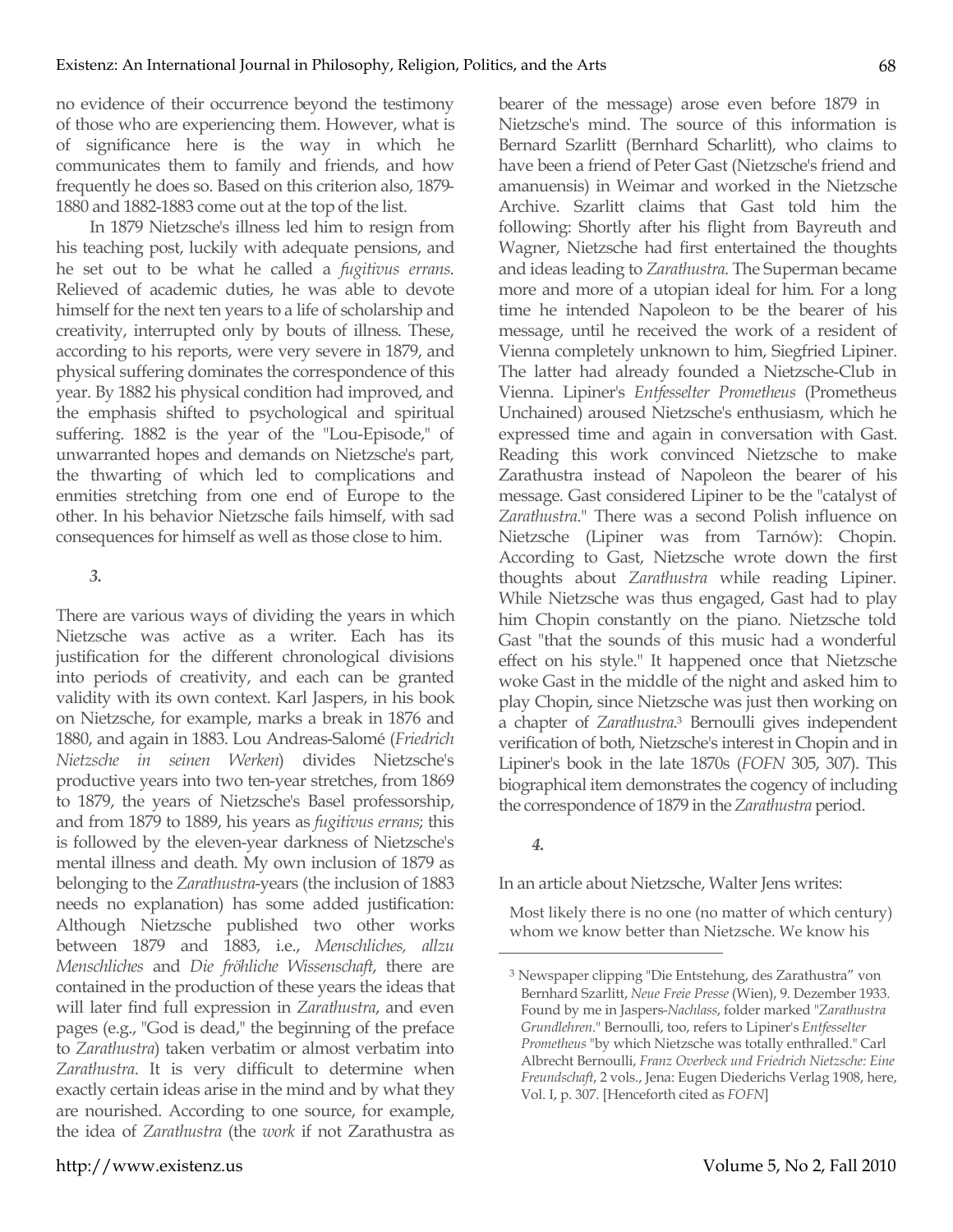illnesses and his thoughts; his hopes and his dreams; we know his moods—but also the temperature at the places where he had lived. The work ... is the most comprehensive soul-diary, the most candid confession, the most pitiless journal (pitiless to the point of shamelessness) that has ever been kept.4

Jens also writes that Nietzsche, rather than develop a system, has produced in his work "fragments of a great confession." This brief quotation, characteristic of the approach to Nietzsche represented by Jens, may serve, in its lack of differentiation, its over-simplification and its uncritical acceptance of the Nietzsche-mythology, as one of our points of departure. Jens fails to distinguish between published works and material intended for publication by Nietzsche himself, on the one hand, and his correspondence to family and very close friends, on the other. Clearly the day-to-day concerns with which he regaled his mother (e.g., that the ham she sent him in one of her innumerable "CARE packages" was too salty<sup>5</sup>) cannot be lumped together with his finely polished aphorisms; nor can the embarrassingly detailed account of his physical state, especially in *Ecce Homo*, be considered in the same light as any of his major works written prior to the time when his incipient mental illness began to hold sway even in his writings designed for publication.

Also, Goethe's phrase, "fragments of a great confession," which gained the popularity of a slogan, has been applied with great facility both by authors about their own work and by interpreters about this work when it is felt that such a relationship between life and work will tend to enhance the substance of both or make up for shortcomings in one or the other. Sometimes it has this desired effect and helps our understanding and appreciation. Often, however, the interpolation effected by this loaded phrase tends to obfuscate issues by hiding inadequacies or preventing us from looking at the work in its own right. A second consideration here is the fact that the phrase can basically be used in two ways: On the one hand, the author as a person can be understood better through his work; on the other hand, the reader is made to interpret the work in the light of the author's life. In the

latter case, it might be the intention of the author himself—and I believe this to be the case with Nietzsche—to have his work read with the help of a dispositional biographical background supplied by him; i.e., the story of his life, his suffering, his triumphs are meant to deepen the reader's insight into the work's message. It is an effective literary device—whether intended as such or not—and, used by a gifted author, will in some way and for some time achieve the desired result. However, one must consider carefully the life of the author from a whole range of perspectives and, at the same time, be prepared to let the work speak for itself, and must judge it on its own merits without positive or negative evaluation by a dispositional reference to the life or personality of the author.

Finally, in the short quotation from Jens (which is used here paradigmatically to stand for a great number of interpreters and not because of the uniqueness of his insight) we have the basic apparently unshakable presupposition that what Nietzsche confesses about himself corresponds to the truth. This is the crucial presupposition which we have to examine carefully. At one time I too had accepted unquestioningly the picture Nietzsche paints of himself, until my study first led me to doubt and then to reject absolute credence in what Nietzsche says about himself and to discover more and more evidence of his manipulation of facts to conform to the image of himself that he believed would serve him best—and he was right in this assumption.

There is no question that the work has to be related to, or in some way even determined by, the life of its creator. In the case of *Zarathustra*, the important movement proceeds in the opposite direction: The mission and the work inform the life as Nietzsche presents it to the reader. *Dichtung und Wahrheit* (fiction and truth) are merged for a purpose and usually without Nietzsche's acknowledgement of such tampering. In the *Nachlass* of 1878-1879, Nietzsche writes: "Even the artist can easily be mistaken about himself. But gradually, his nature is altered in accordance with his favorite constructs" (*KSA IV*<sub>3</sub> 434)." To which, however, one must add: If the nature of the artist does not change, then he can change the image, the mask he presents to the world. This is Nietzsche's method. Specifically, it is the mask of the suffering solitary genius and prophet unrecognized in his time and by his contemporaries, misunderstood and even scorned by friends and family, disappointed that mankind is not reaching for the highest possibilities envisaged by him, who is kept from voluntary death by the consciousness of his mission. This, in several

<sup>4</sup> *Frankfurter Allgemeine Zeitung*, March 9, 1974. Supplement: *Bilder und Zeiten*, p. 1.

<sup>5</sup> Curt Paul Janz, *Die Briefe Friedrich Nietzsches: Textprobleme und ihre Bedeutung für Biographie und Doxographie*, Zurich: Theologischer Verlag 1972, p. 97. [Henceforth cited as *BFN*]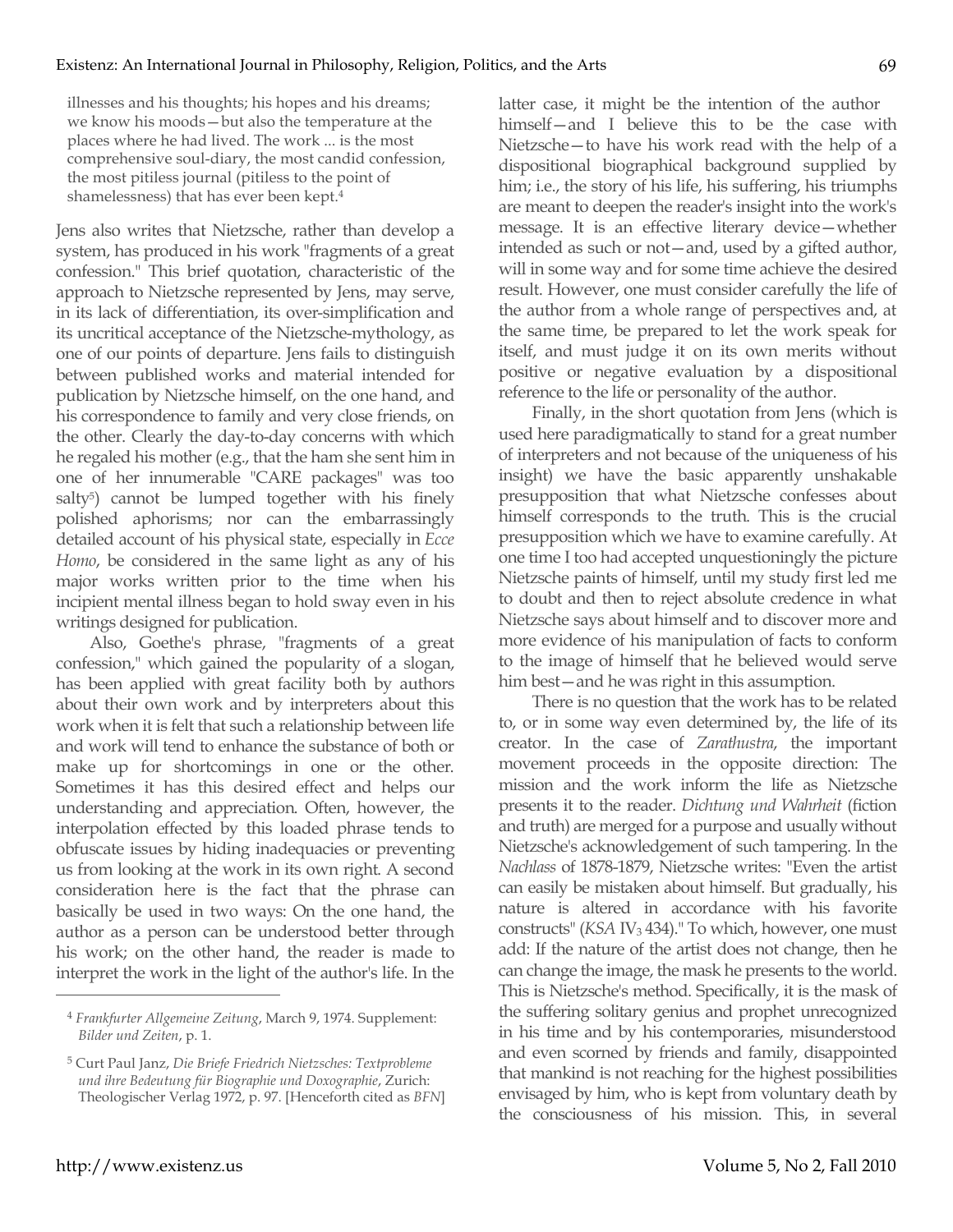variations, is what Nietzsche wants us to see, and he wants us to read and judge his *Zarathustra* against this background. His close friend Franz Overbeck had some inkling of this when he wrote: "Nietzsche let the effect of his teaching depend to a great extent on an understanding of his life" (*FOFN2* 252)." Nietzsche himself, writing to another friend about *Zarathustra*, illustrates this point. We read in a letter to Karl Hillebrand:

Everything that I have thought, suffered and hoped is contained in *Zarathustra,* and in a way such that my life now seems to me to be justified. And then again I am embarrassed in front of myself: for here I have stretched out my hand, [reaching] for the highest crowns that mankind has to bestow.6

# *5.*

We have alluded to the role of suffering in Nietzsche's life and work and its effect on Nietzsche interpretation. But how is the term "suffering" to be understood? The use of "suffering" must conform to the many forms, levels and aspects of awareness and expression of suffering that we find in the testimonies of Nietzsche's mind, i.e., his writings. The scope of this awareness and the richness of such expression may suggest that the theme of suffering in Nietzsche is as comprehensive as what in other thinkers would be expressed as the problem of evil. However, the distinction between evil and suffering may help in determining a use of the latter term that is appropriate to what Nietzsche had in mind.

"Evil" is a value term, the most general negative value term. Something is said to be evil if it is evaluated negatively, as opposite of good, or opposed to good, the most general positive value term. The designation of something as evil is an act of consciousness, simply because any act of valuation is an act of consciousness. However, the evaluation of something as evil does not involve a reference to, and does not necessarily involve the occurrence or an experience of something as evil. One is able to judge something as evil without its being tied to an actual or potential threat to one's existence, or risk of one's being. It is precisely the presence, together with the awareness of negative value, of the consciousness of being actually or potentially subject to what is of negative value, that marks the difference between suffering and evil. Suffering is something experienced; one is aware of it in the actuality and concreteness of life, as something that is or may be detrimental to it or an impairment thereof, such that from the standpoint of this or that life it is judged to be negative. The standard of negative evaluation is not separable from the experience of suffering. This negative evaluation does not exclude, of course, the possibility of some eventual benefit derived directly or indirectly from suffering.

Any kind of characterization of the use of "suffering" requires, for its success, the striking of a familiar chord in the one to whom this characterization is proposed or imparted. Suffering is an irreducible experience; in particular it is not exhausted by conceptual definition. No one can know from a definition of suffering what suffering is or means unless he or she has suffered. Although we know what it means to suffer, even though we may recognize that this person suffers or claims to suffer, it does not follow that we understand in what way that person suffers or how this or that event can evoke suffering in him.

In Nietzsche's references to suffering we may distinguish levels or realms of suffering; kinds of suffering; an ambience of suffering; and functions of suffering. These distinctions, though we can make them in theory and apply them to specific instances of suffering, are not usually evident as such within the organic unity of his writings, whether these writings are published or publishable works, his notes, or his letters. Yet they are useful for our purposes.

A distinction between different levels or realms of suffering would include: physical suffering, engendered by bodily functions or dysfunctions, caused by illness, consisting of different pains. Psychological suffering is often accompanied by physical suffering, such as fear, depression, anguish, disgust. Spiritual suffering, arising from one's adherence to standards, such as suffering from—not the effects of—but the very presence of, for example, vulgarity, violence, perfidy—in short, what Nietzsche would call *das Leiden am Menschen*, i.e., man's falling short of the ideal. We may also speak of existential suffering, suffering that is constituted by the impingement on the wholeness or soundness or integrity of the person. Here we may make a twofold distinction: On the one hand, there is suffering that is immediate, such as grief, hopelessness, loneliness; on the other hand, there is suffering that is mediated by some idea of personal integrity, such as dishonor, insult.

Kinds of suffering cut across distinctions of realms and levels of suffering: Certain kinds of suffering recur

<sup>6</sup> Richard Oehler, *Nietzsches Briefe*, Leipzig: Insel Verlag 1917, p. 265.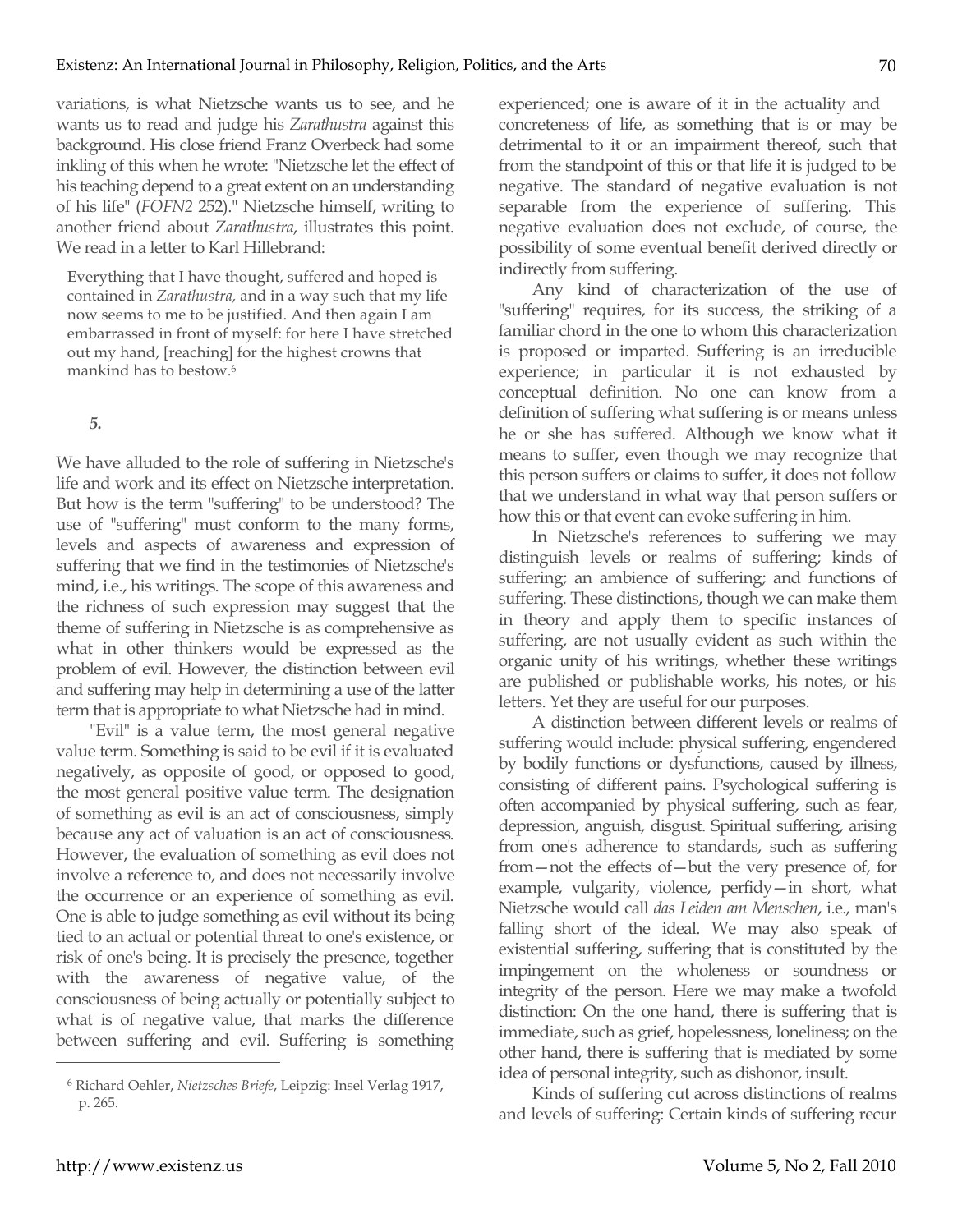in Nietzsche with a consistency that compels us to regard them as constituting the main substance of his motive of suffering. These kinds of suffering are *Mit-Leiden* (com[-]passion, lit. suffering-with), <sup>7</sup> *Leiden-Machen* (making-suffer), *Entsagung* (renunciation), *Einsamkeit* (solitude or loneliness), *Opfer* (sacrifice), *Überwindung* (overcoming), *Askese* (asceticism), and simply undifferentiated *Leiden* (suffering). Of these, the first is the one to which Nietzsche has the most ambivalent attitude, decrying it at one time, demanding it another. The second, *making-suffer*, is a key concept for Nietzsche; it has great power over him who makes suffer as well as over the sufferer himself. To do full justice to it would take us too far.

In Nietzsche the actuality of suffering cannot be imagined without the ambience of suffering. There is, of course, the mood of a person and the mood prevailing at a time or in a social relation that has bearing on the disposition to or the actuality of suffering. Beyond that, landscapes, weather conditions, seasons, and locations are in Nietzsche usually associated with different evocations of suffering. In this ambience, we should also include Nietzsche's extremely rich language of suffering and his sensitivity to the ability of language to evoke awareness of suffering.

Nietzsche is interested in suffering not so much as a fact but in its function, in the role it plays and which it can be made to play. Thus suffering can be a motive of realization, be it artistic creation or the attainment of higher forms of life, such as the Superman. Another function of suffering is that of weeding out, where suffering either disciplines man toward a higher goal or breaks a man into relinquishing his right to exist; in this way the proclamation and acceptance of Eternal Recurrence is associated with suffering. Still another function of suffering that we shall meet is that of the mask of the suffering prophet. It is in this sense that Nietzsche regards his life as the appropriate vehicle for the message contained in his works, in particular in *Zarathustra,* as we shall see.

*6.*

 $\overline{a}$ 

I speak of the theme of suffering in Nietzsche as a *motive* rather than a motif. 'Motif' and 'motive' have two distinct though not unrelated meanings. In the one sense, both connote a theme that runs through a work

of art. Of these, 'motif' is the more commonly used. It lacks, however, the thrust of 'motive,' a purposive, impelling force. Of the two, only 'motive' has associated with it the connotation of *willing*, of *deliberateness*. Hence, my choice of 'motive' rather than 'motif.'

# **The Conclusion**

The years between his departure from Basel in 1879 and the completion of *Zarathustra* in 1883 were the most critical for Nietzsche, both as regards his personal life as well as his creativity. A careful perusal of his correspondence with friends, colleagues and family members, as well as relevant documents tell us how he fared in that period, his relation to others, and how he thought about his work. To be sure, the persona that emerges is complex but the abundant material permits us to sketch the contours with a few brushstrokes.

We have traveled with Nietzsche, by way of his correspondence, through some of the most crucial years of his life and his creativity. What have we learned about him, his work and his mission as he perceived them, his relationship to others? In spite of the complexity of the man, our findings can be summarized in relatively brief form. What we can say about Nietzsche with certainty is the following: He was ill—more so in 1879 than in 1882-1883; this is attested to by the persons who were able to observe him and report on him. He moved his place of residence repeatedly, trying to follow the sun in the winter, blue skies but shady walks in the summer. He had trouble with his eyes but not so much that he was unable to read or write, except during acute attacks of what has not been definitely diagnosed, but which expressed itself in migraine-like headaches and digestive troubles. His pension allowed him to live simply (but not necessarily frugally), travel, and even put some money away. He thought. He wrote. He had devoted friends, who did all they could to make his life easier but were not always enthusiastic about his writings; even Gast dared, on occasion, to voice reservations, i.e., in regard to the elitist tone of *Zarathustra* and later works, but right away felt guilty about having upset the Master. He complained almost constantly: e.g., about his health, the weather, his family, his publisher, his friends, his accommodations, his loneliness, his not being alone, life in general and his life in particular, of being misunderstood.

As one reads Nietzsche's letters, one is struck by the monotony and repetitiousness of so much that he says as well as by the almost complete self-centeredness

<sup>7</sup> In this study I shall refer to *Mit-Leiden* as (capitalized) Compassion.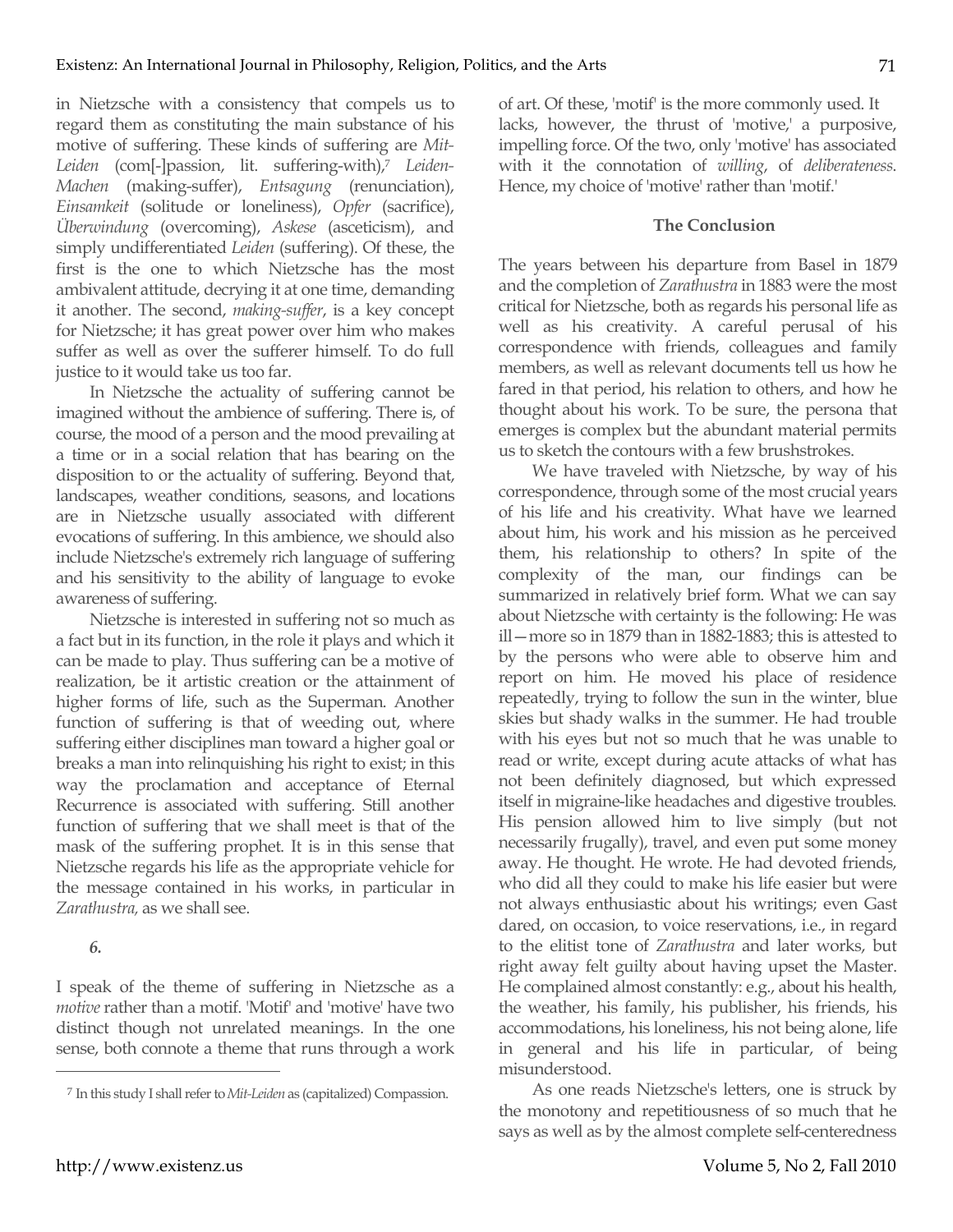of his communications.8 However, we do not intend to focus on Nietzsche's character, as expressed in his letters. Nor do we want to, or believe it possible to, state the true relationship between the "real" Nietzsche and how he presents himself to others. We have seen some discrepancies, e.g., between what he writes about his aloneness and our knowledge that his friends were close by or even with him; his exaggerations, such as hyperbolic statements about one particular time being the worst of his life; his tendency to imply, or say outright, nasty and often untrue things about friends or relatives behind their backs. No doubt Nietzsche was often ill, felt lonely at times or misunderstood or disappointed. But none of this makes him stand out among those who are—or consider themselves creative in one way or another. Illness, loneliness, being misunderstood, do not in themselves constitute the uniqueness of Nietzsche, that which sets him apart from ordinary human beings or from creative persons. What does set Nietzsche apart is the use to which he puts the givens of his life, the pattern that emerges and the myths—or masks—with which he confronts us, to advance the cause of Nietzsche the man and creator, as well as of his works.

The answer to the question as to what constitutes such masking in the case of Nietzsche must be approached from different directions. Basically, what I call his mask refers to the way of acting out, more or less deliberately and purposefully, the mythology Nietzsche has created about himself in order to project a certain image. As in myth, there is usually some truth contained in this projection. In the case of Nietzsche, we are dealing with a self-projection that, in the main, does *not* stand in direct contrast to Nietzsche the person, to the extent that we have come to know him or are able to come to know him. It is not the kind of situation of Stevenson's *Strange Case of Dr. Jekyll and Mr. Hyde*; nor is there similarity to, for example, the situation of Søren Kierkegaard, who publicly presented himself as a man-about-town, an idle playboy, and yet stood many hours a night at his high desks, struggling with his God and turning out books, often under pseudonyms, that bear witness to this agonized struggle and are seminal for contemporary man's encounter with ultimate questions. Nietzsche's case is different: For one thing, he did not have to invent himself in the way Kierkegaard had to act out his public persona of a wastrel and invent his pseudonymous authors. Nietzsche merely used the raw materials of his life, re-shaped them, emphasized some aspects, played down others, repeated and hammered home what seemed most important to him. To some extent every person may be guilty—if guilt it is—of rearranging or reordering the details of his life in varying degrees in order to make himself more acceptable to himself and to others. But what we lack, in comparison with Nietzsche, is the desire or ability to create as well as propagate a new version of ourselves against which our life and our life's work could be measured and found to be all the more valuable.

How do we know that we are not reading such design into Nietzsche *ex post facto*, as it were? How can we be so certain that his work is not merely an expression of and a monument to his heroic overcoming of incredible hardship, contrary to what many interpreters claim, starting with Elisabeth Förster-Nietzsche or perhaps even Nietzsche himself, who in his last years before darkness overtook him told his readers how to interpret him and his work? For one thing, we have seen the overwhelming evidence of his exaggerations, discrepancies, the self-centeredness and self-enhancing that Nietzsche practiced between 1879 and the middle 1880s. But now we shall also look at some of his other writings, published and unpublished, from approximately the same period that, however, are much more theoretical and programmatic in character than what we have examined previously. As I excerpt some of these, we shall see in a new light the correspondence between intention and invention, between what Nietzsche intends to convey and what

<sup>8</sup> One major exception could be found in some of his letters to Peter Gast in which he speaks about music and extols Gast's compositions. In this connection one may ask oneself whether Nietzsche really cared so much about Gast's music as he indicated or whether his enthusiasm for it was not at least partly due to his rejection of Wagner. This possibility suggests itself because his avowal of his great love for *Carmen*, which he knew Wagner despised, a love he later admitted (to Carl Fuchs) he had expressed only to annoy Wagner—unless this, too, is not true. Assuming that Nietzsche understood something about music—as he claimed—it seems he should have expressed his true concern for Gast by telling him the truth about his musical talent, sooner rather than later. Or was Nietzsche under the impression that he could hold on to Gast that much more securely, i.e., have him available for editorial work, if he continued flattering him, without consideration for the possible long-range consequences to Gast's life?—It must be said, however, that Nietzsche, according to his letters, did try to get a hearing for Gast's music at various times and various places, and that he tried, at least once or twice, to give Gast some small remuneration for his services, which the latter rejected.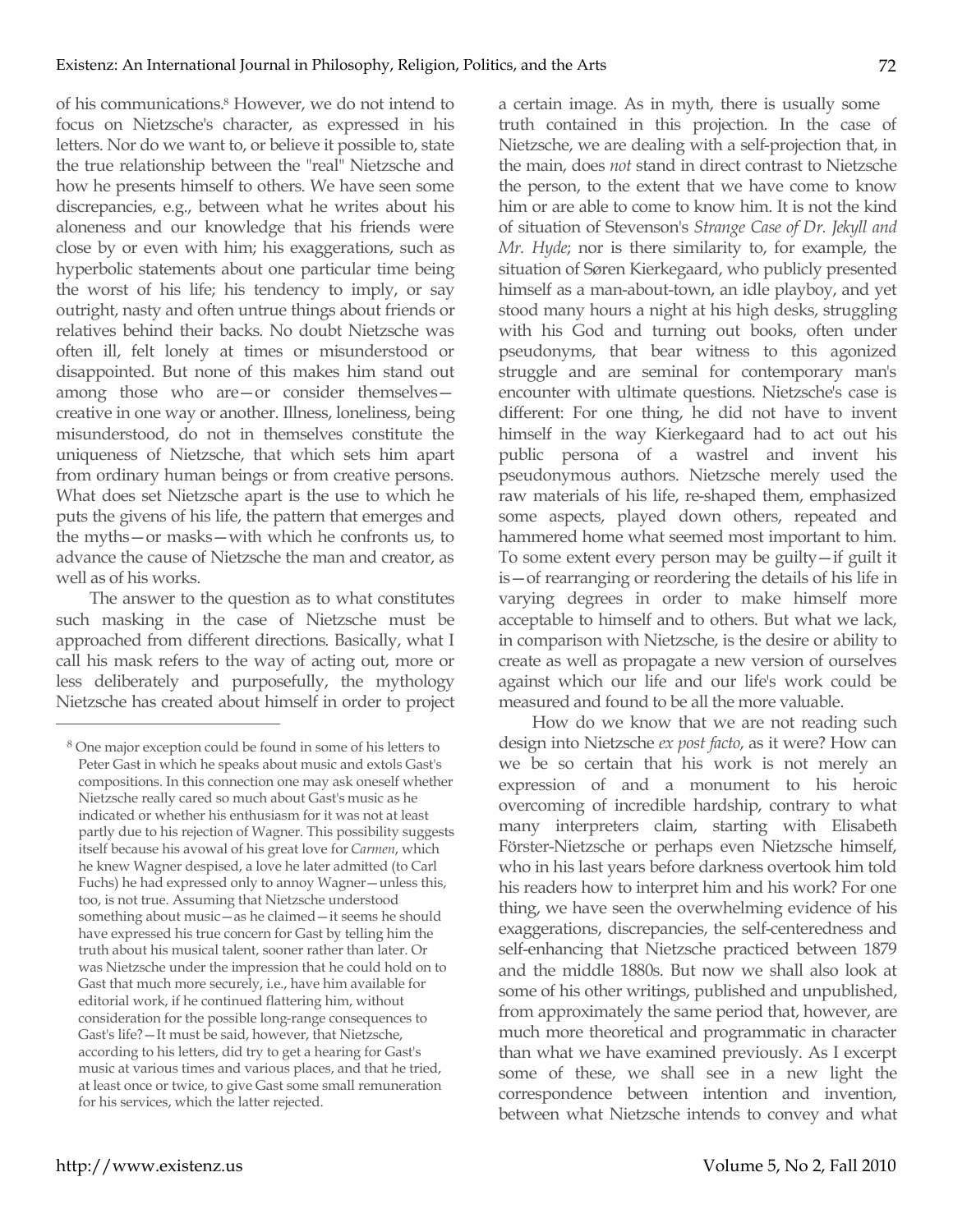means he chooses to do so. In *Sanctus Januarius* we find, in aphorism 290, the following:

One thing is necessary: To endow one's character with a certain "persona"– a great and rare art! It is practiced by him who oversees everything that his nature has to offer in the line of strengths and weaknesses, and who then inserts it all into an artful plan, such that each appears as art and reason and even the weakness delights the eye.<sup>9</sup>

A similar thought is expressed in aphorism 299, "What One Should Learn from the Artists." Here we are to learn what the artist does, namely "to make things beautiful, seductive, desirable," and to apply this knowledge to our lives: "we, however, want to be the poets of our life, beginning with the smallest and most ordinary" (*NGM* 175f). Among the methods employed are:

Distancing oneself from things until one no longer has much of them in one's vision and has to add much to what one sees *in order to see them still*—or to see them from a different perspective, as if they were just one facet—or position them in such a manner that they partially block each other and permit only perspectival views—or look at them through colored glass or in the light of the sunset. [*NGM* 175]

In the Fall of 1884, in what we now call *Nachgelassene Fragmente* (unpublished fragments), Nietzsche takes a look at his life and notes, among other things: "Probability of success: Pyramidal. Broad conception of my life. Making use of failures." About the places where he has chosen to live, he says:

To the Engadine I owe *life, Zarathustra*.

To Nice I owe the *completion* of *Zarathustra.*

Both places belong to my task: Nice as cosmopolitan, Sils as [the region of] high mountains (*both* are to contribute the *impression* I make).

The implications here are clear; one, Nietzsche plans to use his 'failures' to further his success; two, even his choice of abode is utilized to contribute to the impression he makes on others in his function as author. He wants to be considered both hermit and cosmopolite, a "higher man" in the physical sense as well as someone whose association with Nice symbolizes association with his task: Nice means

clarity, light (cf.: "I need sunny skies above me!") and the immensity of the ocean, which, in Nietzsche's terms, signifies the future, the open expanse of possibilities; finally, Nice symbolizes culture and the roots of ancient (Roman or even pre-Roman) civilization. All these images are to be evoked in the reader in associating Nietzsche, his city, and his task.

Under the title of "What is Noble?" Nietzsche listed a number of traits that he considered essential for someone who wished to lay claim to membership in the nobility. He had intended this for a preface to "Miscellaneous Opinions and Sayings," but had eventually written a different preface. This "fragment," however, is interesting for us here since it is basically a short manual on how to behave (reminiscent of the *Enchiridion* of the Stoic Epictetus, and even more of Aristotle's discourse on *megalopsychia* in *Nicomachean Ethics* IV, 3), i.e., what noble persons do and do not do, especially in relation to others. A few excerpts will give the flavor of this prescription, and it should be of value here to see how many of these "laws" Nietzsche did or tried to—carry out or embody in his own life.

What is noble? Preface to "*Miscellaneous Opinions and Sayings*"

meticulousness in the most superficial things, even [giving] a frivolous appearance in word, garb, stance, insofar this meticulousness serves to delimit, sets apart, protects from misunderstanding…

Enduring poverty and neediness, also illness.

Avoiding small honors, and mistrusting everyone who praises lightly…

Our doubts about the communicability of the heart goes deep; solitariness not as a choice but a given.

The conviction that one has duties only toward one's peers, and behaves toward the others as one sees fit…

Always feel to be the one who awards the honors…

Always disguised: the higher the type [of person] the more [he] needs to be incognito…

The pleasure in formality: the protection of all that is formal, the conviction that politeness is one of the great virtues…

Being able to keep silent: but about that not a word in front of listeners.

Tolerating long lasting enmities: lack of easy conciliatoriness…

Not wanting to have anything in common. His books, his landscapes. [*KSA* VII<sub>3</sub> 265ff.]

Possibly slightly prior to this entry Nietzsche wrote down what he considers a "great man." This man

<sup>9</sup> Karl Schlechta, *Nietzsches Grosser Mittag*, Frankfurt am Main: Vittorio Klostermann 1954, pp. 168f. [Henceforth cited *NGM*]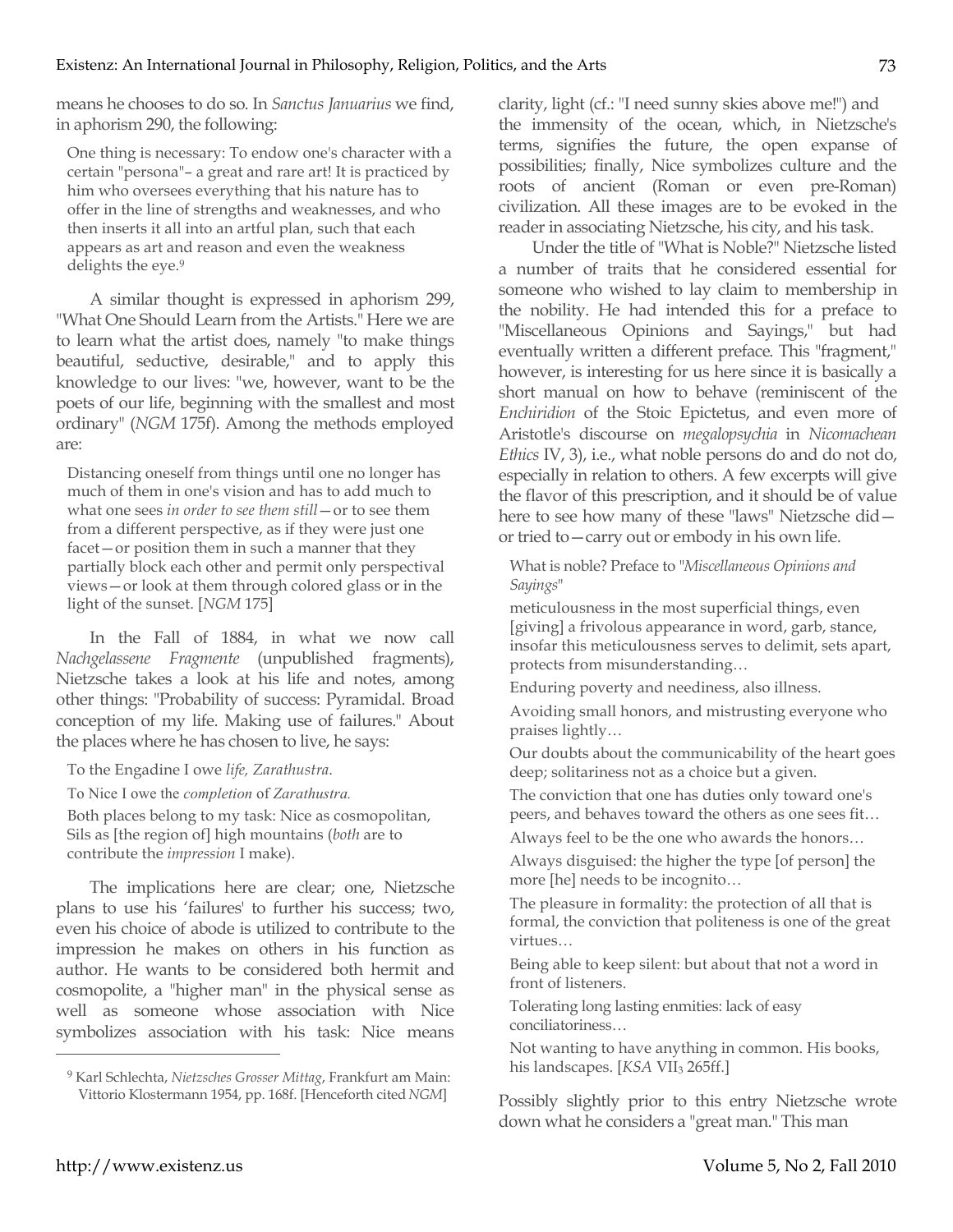is colder, harder, more unscrupulous and without fear of the "opinion"; he lacks the virtues connected with "respect" and being respected, in short, everything that is part of the "virtue of the herd." If he cannot lead, then he will walk alone… He does not want a "sympathetic" heart but servants, tools; in dealing with people, he always tries to shape them in some way. He knows that he cannot communicate his self to others: he finds it tasteless to become "familiar"; and he usually is not when people think he is. Whenever he is not speaking to himself he wears his mask. He would rather lie than tell the truth: it takes more intellect and will power. There is a solitariness in him that cannot be touched by praise or blame. [*KSA* VII<sub>3</sub> 265ff.]

And, taking up one of the points of this last excerpt, namely the other person as means, he writes, also in the summer of 1885: "A human being that strives for greatness considers everyone whom he encounters on his path, either as a means or a delay or as a temporary resting place" (*KSA* VII<sub>3</sub> 320).

Views akin to these are found repeatedly in Nietzsche's notes of this period, scattered in various combinations and with slight modifications. In his published works, there is a whole section (thirty pages in *NGM*) in *Beyond Good and Evil*, called "What is Noble?" We can see that this topic of nobility or greatness (Nietzsche never draws a clear line between the two) is one that occupies him a good part of the time, especially since he himself wants to be considered great or noble. In the above excerpts we find, in the form of a program, much of what Nietzsche did or wanted to do or which could serve as an explanation for actions that otherwise might have seemed odd or, for that matter, commonplace. For example, politeness, dressing carefully, giving the impression of something hidden, of a mystery surrounding him, belonged to Nietzsche's appearance as his friends testified, among others Lou Salomé in the first chapter of her Nietzschebook (this part of her book she claims, as we have seen, had been read and approved by Nietzsche):

But whenever he was in a dark mood, then his solitariness spoke gloomily, almost threateningly, out of [Nietzsche's eyes] as if out of secret depths—out of those depths in which he always remained alone, which he could never share with anyone, before which he was himself struck with dread—and into which his spirit ultimately descended. Nietzsche's behavior, too, gave a similar impression of something hidden and suppressed…. pleasure in disguising himself. This trait represented the obverse of his solitariness, out of which Nietzsche's interior life must be understood in its

entirety—a self-inflicted increasing aloneness and a growing tendency to relate everything back to himself.10

74

The noble person cannot be noble without solitude—*ergo*, Nietzsche stresses his solitude at any and all occasions. Being silent is another characteristic that Nietzsche claims for himself, but it is a silence that contains enough hints to his audience to make certain they know that there is something he is not telling, that it is important, but that there are good reasons, usually connected with Nietzsche's mission, why he must be silent.

Everything that is deep loves the mask; in fact, the very deepest things have a hatred for image and symbol. Should not the opposite be the proper disguise in which a god wrapped his nakedness? [*KSA* V 57]

Such a hidden one who, out of instinct, makes use of language in order to be silent and keep things to himself and is inexhaustible in finding excuses to avoid communication, wills and sees to it that his mask roam around in the hearts and minds of his friends in his stead…. [*KSA* V 58]

Every profound mind needs a mask: moreover, a mask grows constantly around each profound mind, thanks to the always false, that is, shallow interpretation of each word. [*KSA* V 278]

One more mask! A second mask!

We have seen how Nietzsche, in his letters, speaks of *his* landscapes, e.g., the Engadine (1879); and we have already quoted in this chapter his notes regarding the importance of certain places for his image. 'Long hatreds' reminds us of his unwillingness or inability to stop raking up the Lou-affair over and over again, as well as his remarks in his letters to the effect that he cannot forgive Lou Salomé ("as yet" is sometimes added). His considering others as means rather than ends in themselves is a revealing testimony to one of the great faults of his relationships with his friends and raises again the question of discipleship. The impossibility of communication, either by choice or inability on his part, is related to the wearing of a mask as well as to a strange kind of approbation of untruth: It is more of a challenge to the mind to will to lie than to tell the truth. Any ordinary person can be truthful: Therefore, it is incumbent on the noble person to prove his nobility through doing what the ordinary person

<sup>10</sup> Lou Andreas-Salomé, *Friedrich Nietzsche in seinen Werken*, Dresden: Carl Reiszner Verlag 1926, pp. 19f.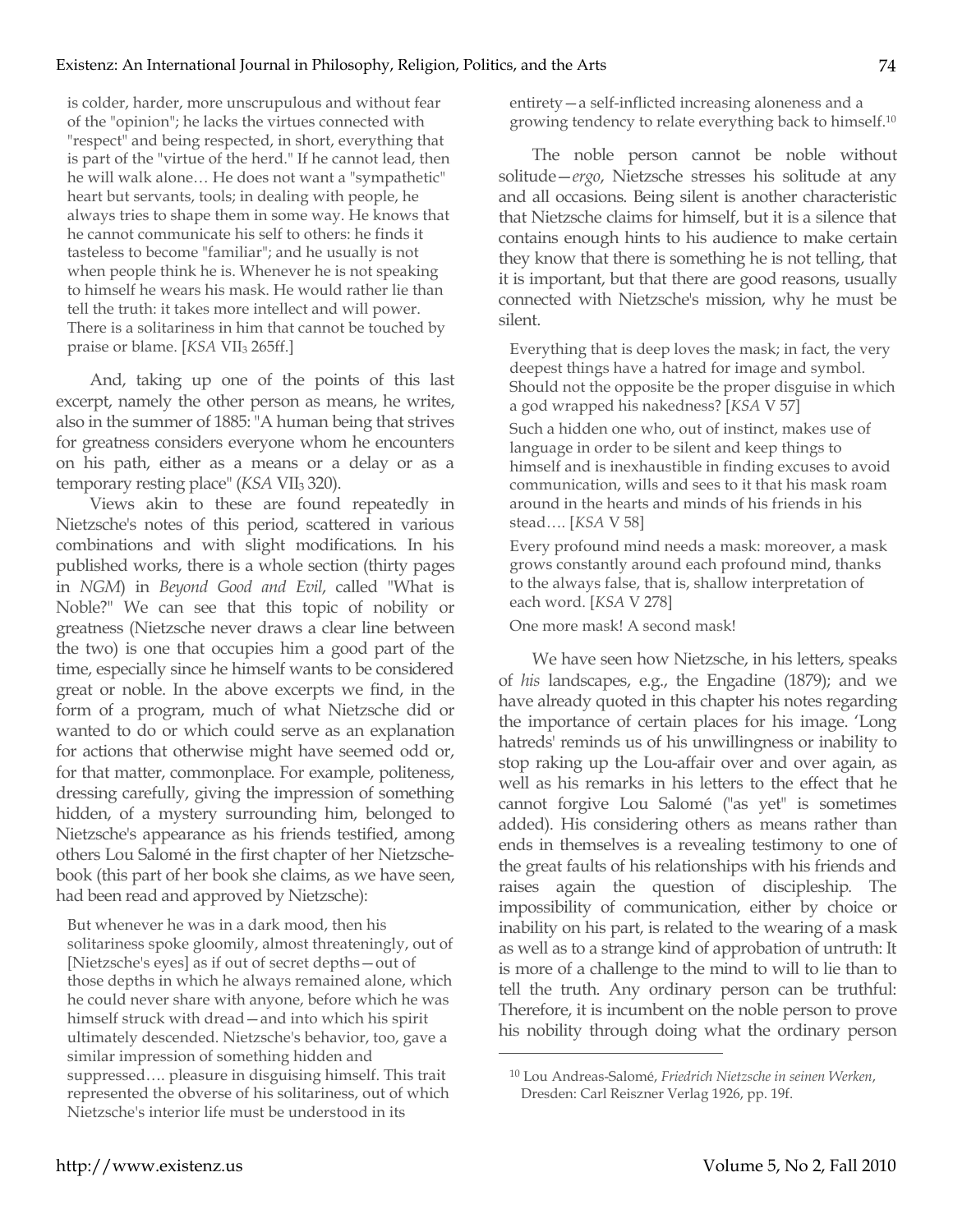cannot or will not do. Whatever the "herd" does is not noble or great. Therefore, the great must needs do the opposite. Of course, this kind of attitude completely disregards the self-value of an act. All action becomes re-action and is desirable because it sets the agent apart. The question is whether Nietzsche meant to say what he really did say here and in other similar passages, or whether his remarks constitute yet another mask. If this is the case, then he has succeeded all too well; for a mask is meaningful only if someone somewhere recognizes the mask for what it is as well as the need for it, and sees that it hides at least something. Unfortunately, in this case it seems impossible to look underneath the mask or to know that it does not hide anything.

There is another, important way of explaining the nature of what the mask is for Nietzsche. So far, we have assumed that there is a true Nietzsche, who exists behind a mask or masks, i.e., that the mask is an entity distinct from what it hides. Jaspers tends to this interpretation, when he writes: "If whatever is true is not straightforwardly so, then the mask belongs to existence; [i.e.,] not the mask that is merely meant to deceive but the mask that protects, such that it can be penetrated only by [someone with] genuine insight that hits upon the truth."11 The mask must be penetrated to arrive at the truth, but few have the capacity to do so and then face what they encounter. (Nietzsche: "how many generations must come and go in order to bring forth a few who can understand"). Jaspers sees Nietzsche facing the problem of the communicability of that which cannot be expressed outright, and likens the role of the mask in Nietzsche to Kierkegaard's indirect communication and use of pseudonyms. At play for Jaspers is also Nietzsche's view that talk about the truth is not the truth per se but interpretation. We are also reminded of Jaspers' own idea of symbols functioning as ciphers of transcendence; but, ciphers or symbols do not serve to hide the truth from all except the "few who can understand" but express what cannot be expressed in any other way. With respect to our topic, Jaspers' point is that what is masked is not the person Nietzsche; instead, it is the otherwise inexpressible truth that is behind the mask, the mask being its closest expression. Erich Podach, however, goes to the other extreme:

The "mask" is a favorite concept of Nietzsche's. One cannot avoid using it. But it should be used merely as a means of description. In the case of Nietzsche, the concept, which is controversial to start with, is inadequate, indeed wrong. With him it is, in the last analysis, not a matter of holding masks in front [of his face]. This would presuppose the presence of a "genuine" [what Podach calls, for lack of a more apt expression, an archetypical] personality that is concealed by the masks. However, the "masks" are always Nietzsche himself, they embody his very being that would very soon be divided in its core. It is for this reason that in his case the question of genuineness cannot be raised at all in many instances. Among the many Nietzsches there is not a single one that could claim to be the "true" one. This does not mean that we must give up the possibility of knowing the true Nietzsche. Indeed, it is one of the most important approaches to this end. The actual Nietzsche was a whole that progressively fell apart, a multiplicity that was [self-] contradictory from the very beginning.12

I would take a position that falls roughly between the two and slightly outside either: There are certain elements contained in Nietzsche's masking himself which seem at first contradictory. The mask represents a deliberate attempt on Nietzsche's part to project a certain image to the world. At the same time, however, he wants to become and be what is merely projection: Appearance and being thus merge, if not in reality, then at least in intention. This intentionality is one aspect that Podach ignores in the quoted passage. Instead, he hints strongly at a personality that is split in many different ways, a multiplicity of Nietzsches contained in one person; this would amount to the mask's being a harbinger of psychosis. Of course, mental illness precludes intention: One is overcome by it, usually without awareness that one is ill; or, in the rare cases where different personalities in one person are aware of each other; such awareness is accompanied by a desperate feeling of helplessness where the emergence of these different personalities is concerned. However, this is not the place to indulge in psychiatric speculations beyond pointing out that this kind of explanation for Nietzsche's mask is inadequate. "Two souls inhabit, alas, my breast" is a common human experience as far removed from programmatic projection of an image as it is from mental illness.

 $\overline{a}$ 

75

<sup>11</sup> Karl Jaspers, *Nietzsche: Einführung in das Verständnis seines Philosophierens*, Berlin: W. de Gruyter, p. 403. [Henceforth cited as *NEV*]

<sup>12</sup> Erich Friedrich Podach, *Nietzsche und Lou Salomé*, Zurich, Leipzig: Max Niehans 1937, pp. 114f. [Henceforth cited as *NLS*]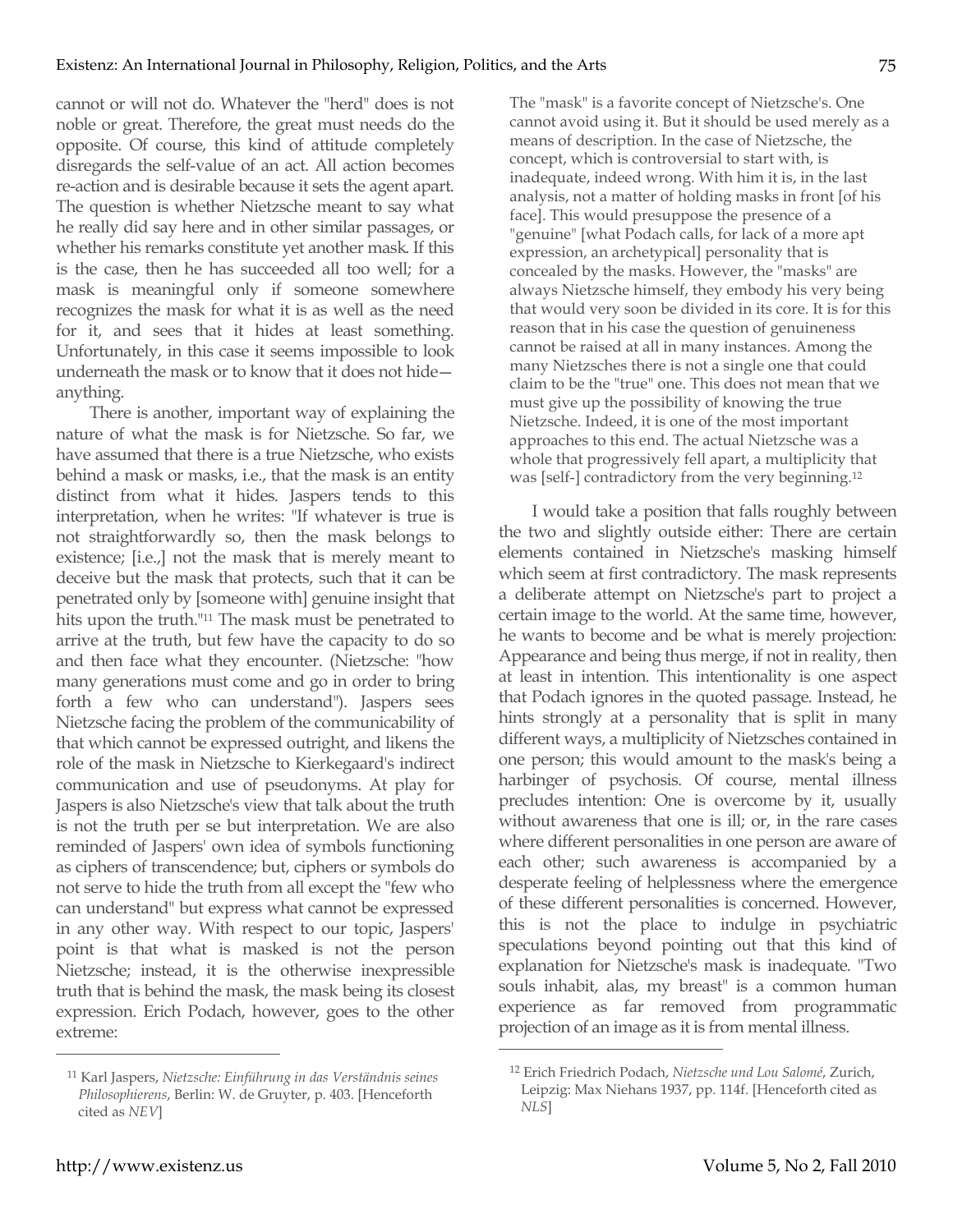And Jaspers, who sees the significance of mask in the theory of truth articulated by and operative in Nietzsche, sidesteps the question of its relation to the person Nietzsche, and thus to the question of intentionality, altogether.

How does the question of mask relate to the topic of suffering? Among the excerpts quoted above from "What is noble?" there occurs the phrase: the "enduring of poverty, need, even of illness." In *Beyond Good and Evil*, in the chapter "What is Noble?" we find a key passage, which elucidates and intensifies the importance of suffering and its relationship to nobility and mask:

The spiritual arrogance and disgust of every human being who has suffered deeply—how deeply men can suffer almost determines their hierarchy—his shuddering certainty, which permeates and colors him completely, that by dint of his suffering he knows more than the most clever and wisest men can ever know… this spiritual and silent arrogance of the sufferer, this pride of the chosen of knowledge… of the almost sacrificed, considers all forms of disguise to be necessary in order to …protect himself from all who are not his equals in pain. The deepest suffering makes [men] noble; it separates.... There are free impudent spirits who would like to hide and deny that they are broken proud incurable hearts; and at times foolishness itself is the mask for a knowledge that is calamitous and all too certain. The result is that it behooves the more refined humaneness to show reverence "before the mask" and to avoid practicing psychology and curiosity at the wrong place. [*KSA* V 225-226]

This passage draws a strong line from suffering and pain to knowledge and nobility, and thence to the mask. Suffering is the prerequisite for knowledge, but both the suffering and the knowledge choose to be masked. Nietzsche asks here that the mask not be lifted to expose what is underneath. If we take this "reverence before the mask" seriously and assume that Nietzsche does, we cannot reconcile this with his own constant expressions of suffering as we have encountered them in the correspondence. The most plausible way of dealing with this discrepancy is the following: Since, for Nietzsche, knowledge is linked to suffering and the greater the suffering the deeper the knowledge, this suffering must become explicit so that others may appreciate the depth of the knowledge, i.e., the greatness of his ideas. Far from hiding the suffering, it must be emphasized, one must draw attention to it in its uniqueness and depth. Establishing this in all its ramifications and various expressions such as pain, solitariness, lack of communication, and asceticism, must be the first step, and indeed represents the first mask, a first myth to be set up. Only on the basis of this explicit suffering can Nietzsche then put on a second mask, so to say, namely hide—or pretend to hide—his agonies. It must be admitted, however, that he was never as good at donning the second mask as the first. Even in *Zarathustra*, which he on occasion has called his "most cheerful work," the cheerfulness must be inferred rather than encountered directly. The very failure in *Zarathustra* of laughter or dancing to convince is due to the constant overt emphasis on the suffering it is supposed to hide or overcome. This failure most likely is intentional, since suffering, as we have seen, legitimizes knowledge and insight and is thus essential, in accordance with Nietzsche's thinking, to the positive reception of the work.

We must remember, of course, that when I speak of "putting on a mask" this is meant as an abbreviated expression for the use Nietzsche makes of the raw materials in his life in order to project those parts of it that conform most closely to his picture of the ideal man. It is quite likely that, at times, little manipulation of facts is necessary, that the degree and intensity of the hyperbole vary with the situation, that perhaps, on occasion, he is not even aware of doctoring his life to fit his ideas, that all is not always cold calculation and grandstanding. Nor should we disregard the obvious fact that just about every life has influence on that life's work. We are not proposing a "nothing but"-theory but are demonstrating here the strong current that flows from the idea, i.e., the work, back to the life and informs it accordingly, even if only in appearance and not in substance.

Myths and masks hide or distort truths; originators of myths and masking must be regarded with suspicion, their utterances weighed as carefully as possible against some available objective standard. Why is it, then, that Nietzsche manages to escape such suspicion so frequently? There is, of course, Nietzsche's very persuasive language that makes what he says sound like a confession wrung out of him and, therefore, above suspicion. Repetition, as we have seen, is another important method of Nietzsche's. The more frequently something is said, the more likely it is to be believed. It would seem, however, that there is another explanation for the credulity of interpreters, namely that they overlook what I have called the first mask. In this way they miss Nietzsche's first and crucial step, namely that he presents himself to his readers in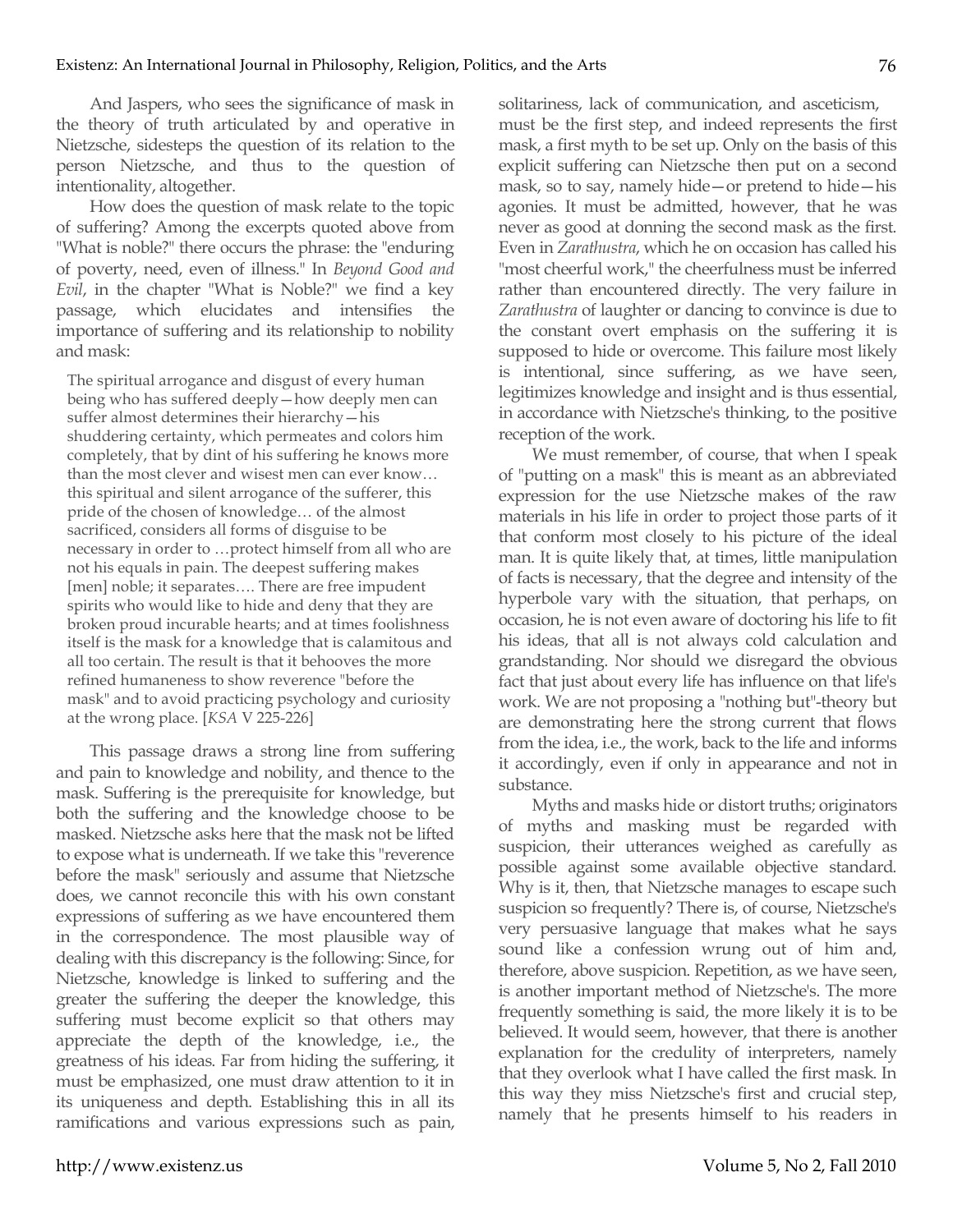accordance with an ideal conception of himself rather than as he is in his immediacy. We thus find respected scholars and interpreters writing the following: "Few men have fought more heroically against illness and agony, seeking to derive insight from their suffering, utilizing their talents to the last, and making their misery a stepping stone to new and bolder visions."13 Or: "When a man brings to this work of seduction [away from Christianity] outstanding talent and earnestness, a naturally noble character and a hatred of sham and pretence, the tragedy is all the greater. Such is the tragedy of Friedrich Nietzsche."14 "Nietzsche himself was so sensitive and so understanding of pity that he conceived his ideal man as beyond pity" (*NPC* 89). In these sentences one can almost hear Nietzsche speaking about himself and his life; his own image of himself is accepted almost verbatim. A more specific example is the following:

The first part of *Zarathustra* was written at the beginning of February 1883 in Rapallo near Genoa. The first draft took only ten days, after [Nietzsche] had spent some time preparing himself inwardly. On the 13th of February the manuscript was ready for the printer, "precisely in the sacred hour in which Richard Wagner died in Venice."…. It is doubtful that anyone else has said anything more appropriate about the form and tenor of this work than Nietzsche himself. The great characterizer has drawn himself too with the best and surest hand. It is therefore important for us to find out what Nietzsche relates in *Ecce Homo* about the external circumstances of the creation of the work.15

Here, too, besides the inaccuracy of dating *Zarathustra I* (it seems to have been written in January, not February), we find uncritical acceptance of the myth of ten days (more than just inward preparation had preceded the first draft), the story of completing the manuscript in relation to Wagner's death, and finally blindly swallowing the creation-myth in *Ecce Homo*, disregarding the time lag (five years) as well as Nietzsche's mental state at the time (1888), which ought to have been obvious even to the reader completely unschooled in psychology. Thomas Mann, one of the most important literary interpreters of Nietzsche, writes about Aschenbach:

At one time Aschenbach expressed precisely this at a hardly visible place, [namely] that almost all that is great, that is there, that is there as an in-spite-of, has come to be in spite of sorrow and agony, poverty, solitariness, weakness of body, vice, passion, and a thousand impediments. But that was more than an experience, it was nothing short of the parable of his life and fame, the key to his work.16

It is usually assumed that Mann modeled Aschenbach in part after Nietzsche. If this is so, then Mann, too, succumbed to exactly the kind of interpretation that Nietzsche would have liked (perhaps with the exception of ascribing vices to him), namely that his work be seen as an "in-spite-of" against the background of suffering. Finally, a short quote from Podach, which speaks for itself: "Friedrich Georg Jünger wrote words in his *Nietzsche* (1949) that testify more to an idealism that shrinks from nothing than to a heroic idealism: 'Even though he did not think too highly of chastity, he lived chastely, totally chastely, without any monastic vow, to be sure, but like an eremite."<sup>17</sup> Jünger surely made it easy for himself.

It is much harder to find scholars who approach Nietzsche's pronouncements about himself with a questioning and skeptical mind, and who are courageous enough to dispute some of Nietzsche's projected images of himself. Overbeck is one of them. His remarks about Nietzsche's solitude are interesting in light of his own close relationship to Nietzsche: "Nietzsche was by far not as solitary as it seemed to him; rather than being truly a hermit, he pretended to a hermit-like existence or liked himself in that role and wanted to be a hermit" (*FOFN1* 320). And Curt Paul Janz, fresh from Weimar and a study of the hitherto unpublished materials, writes:

Nietzsche's own testimonies [about himself] occupy a special place, in particular where they intentionally serve as biographical evidence. Here we must expect, unfortunately, to encounter all kinds of trickery, from

 $\overline{a}$ 

<sup>13</sup> Walter Kaufmann, *The Portable Nietzsche*, New York: Viking Press 1954, p. 59.

<sup>14</sup> Frederick Charles Coppleston, *Friedrich Nietzsche: Philosopher of Culture*, London: Burs, Oates & Washbourne 1942, p. 205. [Henceforth cited as *NPC*]

<sup>15</sup> Siegfried Vitens, *Die Sprachkunst Friedrich Nietzsches in Also Sprach Zarathustra*, Bremen-Horn: W. Dorn 1951, pp. 25f.

<sup>16</sup> Thomas Mann, "Der Tod in Venedig," in *Ausgewählte Erzählungen*, Frankfurt am Main: S. Fischer, pp. 452f*.*

<sup>17</sup> Erich Friedrich Podach, *Ein Blick in Notizbücher Nietzsches: Ewige Wiederkunft, Wille zur Macht, Ariadne: Eine Schaffensanalytische Studie*, Heidelberg: Wolfgang Rothe Verlag 1963, p. 191. [Henceforth cited as *BNN*]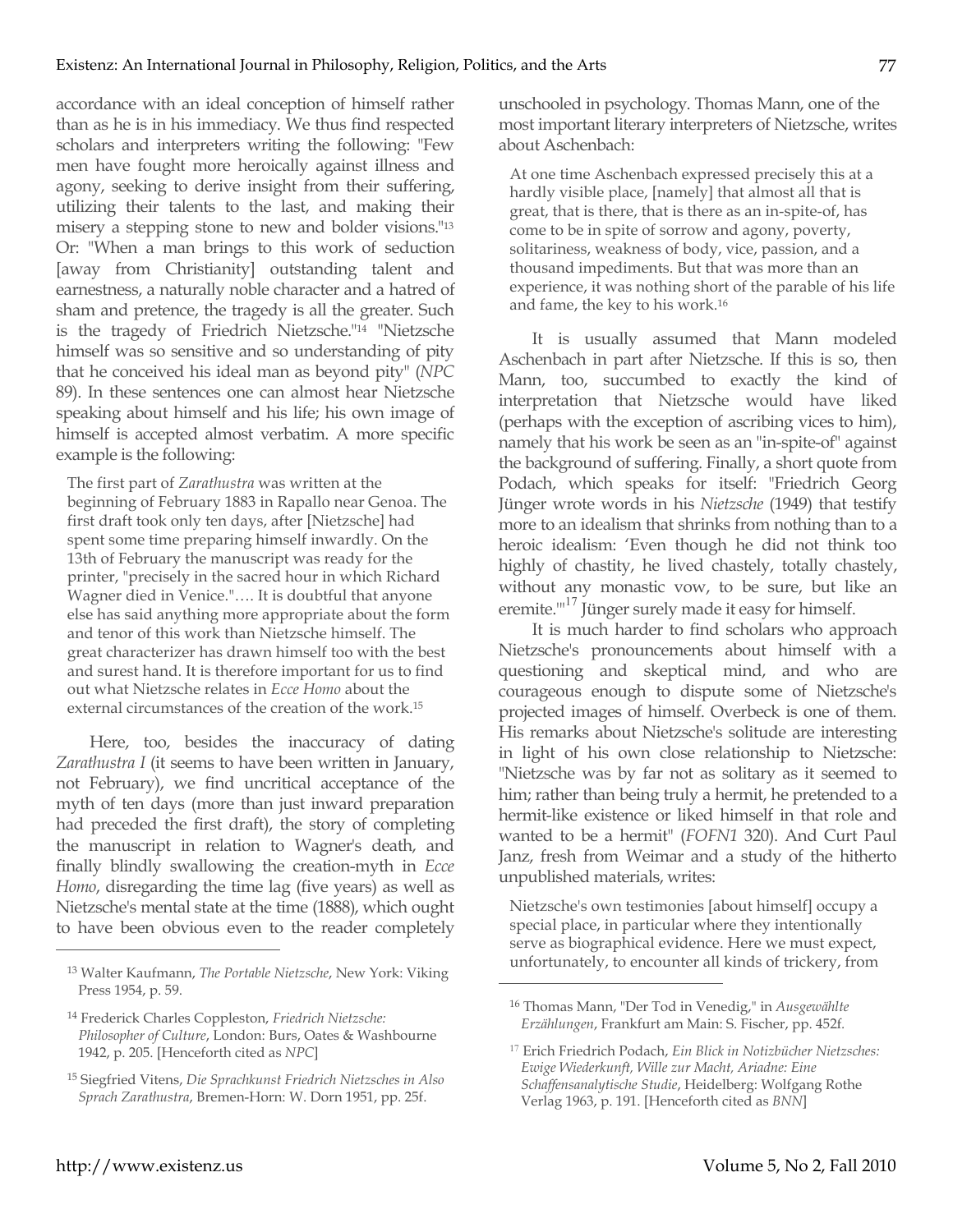conscious intentional misinformation with false dates up to, let us say, "free" interpretations. Nietzsche constructed a myth about himself even before his sister did so, and not just during his last years. As early as 1866, in a letter to his mother, and in 1871 in a letter to [his friend] Erwin Rohde he claimed, for example, to have interrupted his musical and compositorial activities, which simply was not true and was to serve merely to present each piece of music he submitted as something extraordinary and outstanding…. The questionable nature of his claims about the fabulous speed in which he conceived [or drafted] complete books has already been discussed sufficiently in the literature. [*BFN* II 157f.]

What did occur in those ten-day periods is, according to Janz, "the final phase in the writing of the books," a "process of crystallization out of the multitude of drafts" (*BFN* II 158) We can give credence to Janz's claim, since he has carefully gone through this "multitude of drafts."

On a different level, Podach demythologizes Nietzsche's legitimation to write about history, politics, and social conditions:

His provocative exaggerations, coupled with his indiscriminate rejection of the situation of his time, his rousing phraseology when glorifying martial virtues, and his pseudo-revolutionary fake anti-bourgeois mentality left him open [to exploitation]…. His political ideas and [sudden] inspirations were much too vague and unrealistic to be effectual. He had no concise notion about state and justice, society and economics, even though he pretended to himself and to others to be thoroughly conversant even with these areas. He lacked political experience. He loathed politics… [He suffered] from gaps in his education that could not be closed anymore…. In regard to social questions he was a lifelong illiterate. Whatever he had to say about the nature and influence of democracy and liberalism, with big words and seasoned with political spitefulness, he dredged up out of the depth of his own mind. [*BNN* 33]

Peter Heller touches on the theme of masking in Nietzsche by briefly considering the question: "Whence the inclination to and need for the mask?"18 However, Heller does not carry his inquiry through to a recognition of the programmatic use of facts in Nietzsche's life to serve as a mask of his authordom, much less to a recognition that suffering is a, and perhaps the basic motive of both, of the work and the

message of which he is the author as well as of the mask of the work and the message, i.e., of the author. Heller restricts himself to regarding the mask on the one hand as a "symptom of insecurity" (*ELD* xxxiii) which is really a psychologizing interpretation, and on the other hand, in apparent agreement with a similar treatment of masking in Jaspers (*NEV* 403ff), as an expression of the circumstance that for Nietzsche truth is never present as such but always only in the form of interpretation (*ELD* xxxiv). As regards the applicability of Nietzsche's notion of masking to Nietzsche himself, Heller, again in apparent agreement with a predecessor, this time Frederick Coppleston,<sup>19</sup> regards Nietzsche's works to be a succession of masks, and this leads him to raise the question what the 'real' Nietzsche is behind these different masks, i.e., "We, however, ask about the constants, about that which endures throughout the change of personas and masks in the movement of Nietzsche's thinking" (*ELD* xxxiv). However, the question raised by Heller can be raised without reference to the theme of masking in Nietzsche. The deeper significance of applying the theme of masking to Nietzsche himself does not lie in that question but in its association with suffering as a motive of Nietzsche's mind and in his appearance as author of his messages, insofar as these are motivated by the awareness of suffering.

Already in Podach's *Nietzsche und Salomé*, i.e., in the 1930s, Podach had written: "As Nietzsche's life demonstrates, it was a horrible mistake to assume that one could 'do away with' reality or raise it to the level of 'myth according to one's whim'" (*NLS* 109). Nietzsche must have been very powerfully motivated to attempt such self-mythologizing, to attempt to appear to his contemporaries and his future readers as a very special kind of person, leading a kind of exemplary life that would raise him and his work in their estimation. Did the kind of image he wished to attain originate with him, or was he perhaps influenced by someone who generally was influential in his life, or could he have tried to imitate someone or live up to an ideal that he found in the writings of someone he admired?

Within the space of a very few pages of *Schopenhauer as Educator*, <sup>20</sup> published in 1874, Nietzsche

 $\overline{a}$ 

<sup>18</sup> Peter Heller, *"Von den ersten und letzten Dingen*," Berlin, New York: W. de Gruyter 1972, p. xxxiii. [Henceforth cited as *ELD*]

<sup>19</sup> Frederick Charles Coppleston, *A History of Philosophy*, Vol. 7, Part 2, Garden City, NY: Image Books 1965, pp. 169f.

<sup>20</sup> Friedrich Nietzsche, *Unzeitgemässe Betrachtungen: Aus dem Nachlaß 1873-1875*, No. III, Taschenausgabe Vol. II, ed.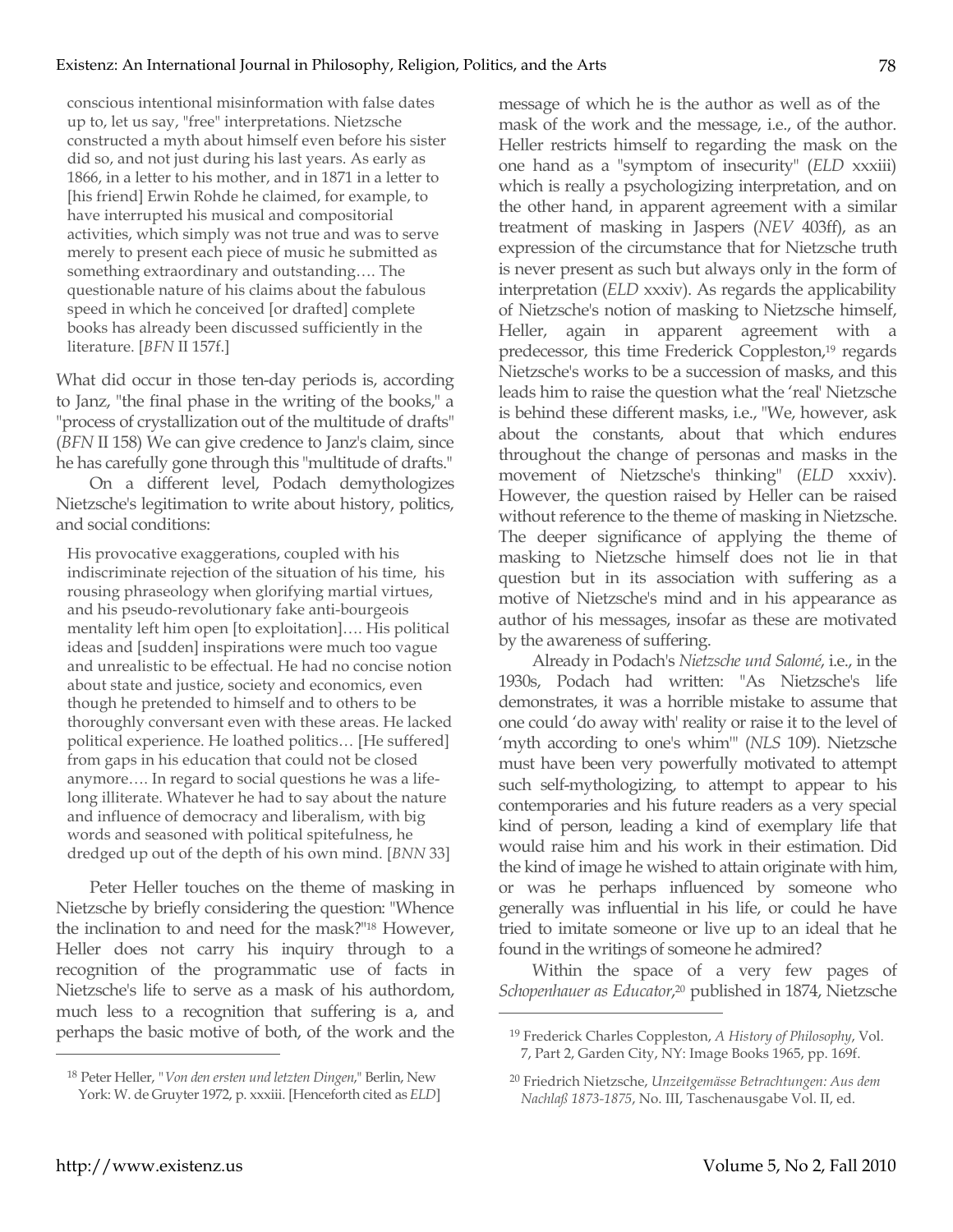makes a number of statements about Schopenhauer, which seem uncannily prophetic as regards his own life years later, his demands on himself and his readers, and the way in which he wants to be read and understood. Some of these are mirrored in his correspondence, others emerge as themes in *Zarathustra*, and we may well ask ourselves whether and to what extent this imposes an already formed frame of reference on Schopenhauer, which he then transfers to himself after Schopenhauer's influence over him has palled. I shall cite a few salient examples in the order in which they appear:

I guessed that I had found in [Schopenhauer] that educator and philosopher for whom I had been searching for such a long time. However, only in the form of a book: and that was a great deficiency. I exerted myself all the more to see through the book and to imagine the living man whose great testament I had to read and who promised to make those his heirs who should and could be more than just his readers: that is, his sons and pupils. (*UB* 226)

I place value on a philosopher precisely to the extent that he is in a position to be an example….But the example must be given through his visible life and not merely through his books, hence in the way in which the philosophers of Greece taught, [namely] through mien, bearing, garb, aliment, and manner, more than through speaking or especially writing. How much we still lack to [achieve] this brave visibility of a philosophical life in Germany! (*UB* 227)

We see the very strong emphasis here on the interconnectedness of life and work, which becomes so very important for Nietzsche. The emphasis, at least in his relation to Schopenhauer, must needs be primarily on understanding the man through the work, rather than the reverse; and only when the importance of the life is given its due can the reader achieve what Nietzsche here ascribes to Schopenhauer, but what really applies to him and his own vision of the ideal reader, namely, to go beyond mere readership and become a son or disciple. Nietzsche ascribes much of his own misery to never having had this kind of reader.

Nietzsche returns to this relationship of work and life, specifically in the case of Schopenhauer, further on:

That Schopenhauer can be a role model that is definite in spite of all [his] scars and stains. Indeed, one might say: That which was imperfect and all too human in his nature leads us precisely in the most human sense into his proximity, for we see him as sufferer and fellow sufferer and not merely in the rejecting sovereignty of the genius. (*UB* 237)

Nietzsche further maintains that, in spite of his suffering, the philosopher has to lead an exemplary life. However, as one reads on, one is struck and disappointed by the very superficial nature of this exemplary life. Surely, mien, stance, clothing, diet, and deportment need not reveal to us the true nature of a person, that which makes him "all-too-human." We would have perhaps expected goodness, mercy, decency, learning, and wisdom—surely not the superficial rules of grand appearance. Did Nietzsche truly believe that the attributes he listed can be the only outward visible signs of greatness? Or is his list of behavioral patterns an early indication of what nobility means to Nietzsche, as is his insistence on the necessity of masking his own self and the selves of the Higher Men, which he advocated so strongly in later years?

Later in *Schopenhauer as Educator* (*UB* 228) we find introduced two concepts, both related to suffering, which are to play an increasingly important role in the 1880s both in Nietzsche's letters and in *Zarathustra*, namely danger and perishing:

[Schopenhauer] was squeezed, as it were, from the outside as well as the inside by the most tremendous dangers, by which any weaker creature would have been crushed or shattered. There were…strong signs that the man Schopenhauer would perish. (*UB* 228)

Many or most exceptional men, and Nietzsche mentions Hölderlin and Kleist here, do succumb to these dangers. Only a few "natures of steel" such as Beethoven, Goethe, Schopenhauer, and Wagner can stand fast. And even they show traces in their works of the suffering they have endured (*UB* 229). We, who know in retrospect what Nietzsche himself wanted to achieve and how he suffered by not achieving the goals he set himself, cannot but be amazed at the apparent similarity of pattern in this early description of Schopenhauer and Nietzsche's later relationship to his own life and work:

The looming danger that his great deed would be undone again simply by lack of attention to it brought about a terrible and hardly controllable disquiet in him; there was not a single significant adherent on the horizon. (*UB* 230)

Nietzsche might be speaking here of himself and the fate of his own writings. Nietzsche too suffered

Elisabeth Förster-Nietzsche, Leipzig, C.G. Naumann Verlag 1906, pp. 209ff. [Henceforth cited as *UB*]